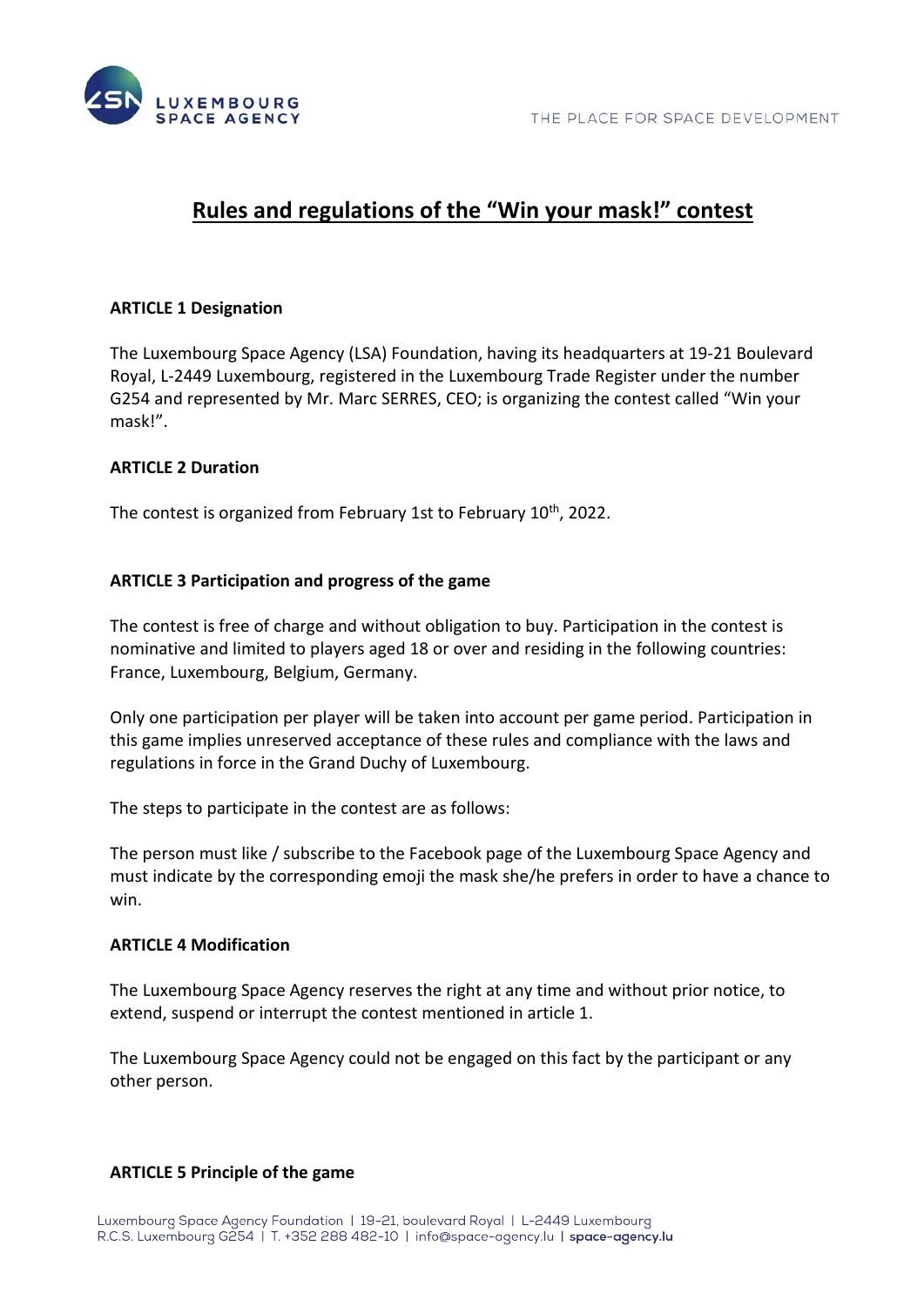

The contest is offered on a one-time basis and aims to win 10 sets of 2 double-layered fabric masks for the general public, AFNOR SPEC S76-001 certified.

The future winner expressly acknowledges and accepts that the Luxembourg Space Agency may publish her/his name on its Facebook page in order to promote the result of the contest.

# **ARTICLE 6 Attribution of the prize**

The winners will be selected by draw and will be notified by the Luxembourg Space Agency of the win by private Facebook message. As soon as the winner is notified, she/he will have until Thursday, February 10th included, to validate her/his win by returning her/his answer via private Facebook message.

The winner will have the possibility to collect his prize directly at the Luxembourg Space Agency headquarters at 19-21 Boulevard Royal L-2449 Luxembourg or to receive it by post after having transmitted his address to the contact person within the foundation.

The Luxembourg Space Agency commits itself not to sell, exchange or communicate to third parties the personal data of the participants.

## **ARTICLE 7 Prizes**

10 sets of 2 personalized AFNOR SPEC S76-001 certified double-layer fabric masks for the general public.

The prize awarded may not be contested in any way, nor may it be exchanged for cash or in any other form, nor may it be replaced or exchanged for any reason whatsoever.

## **ARTICLE 8 Communication**

Any communication regarding this contest must be sent by email to the following address: info@space-agency.lu

## **ARTICLE 9 Protection of personal data**

Participants authorize the Luxembourg Space Agency to record, store and process electronically the data collected during the participation to the contest in accordance with the (EU) 2016/679 Regulation and the law of August 1, 2018 on the protection of individuals with regard to the processing of personal data in criminal matters as well as in matters of national security. The data thus provided by the participants are strictly confidential and for the exclusive use of the of the foundation.